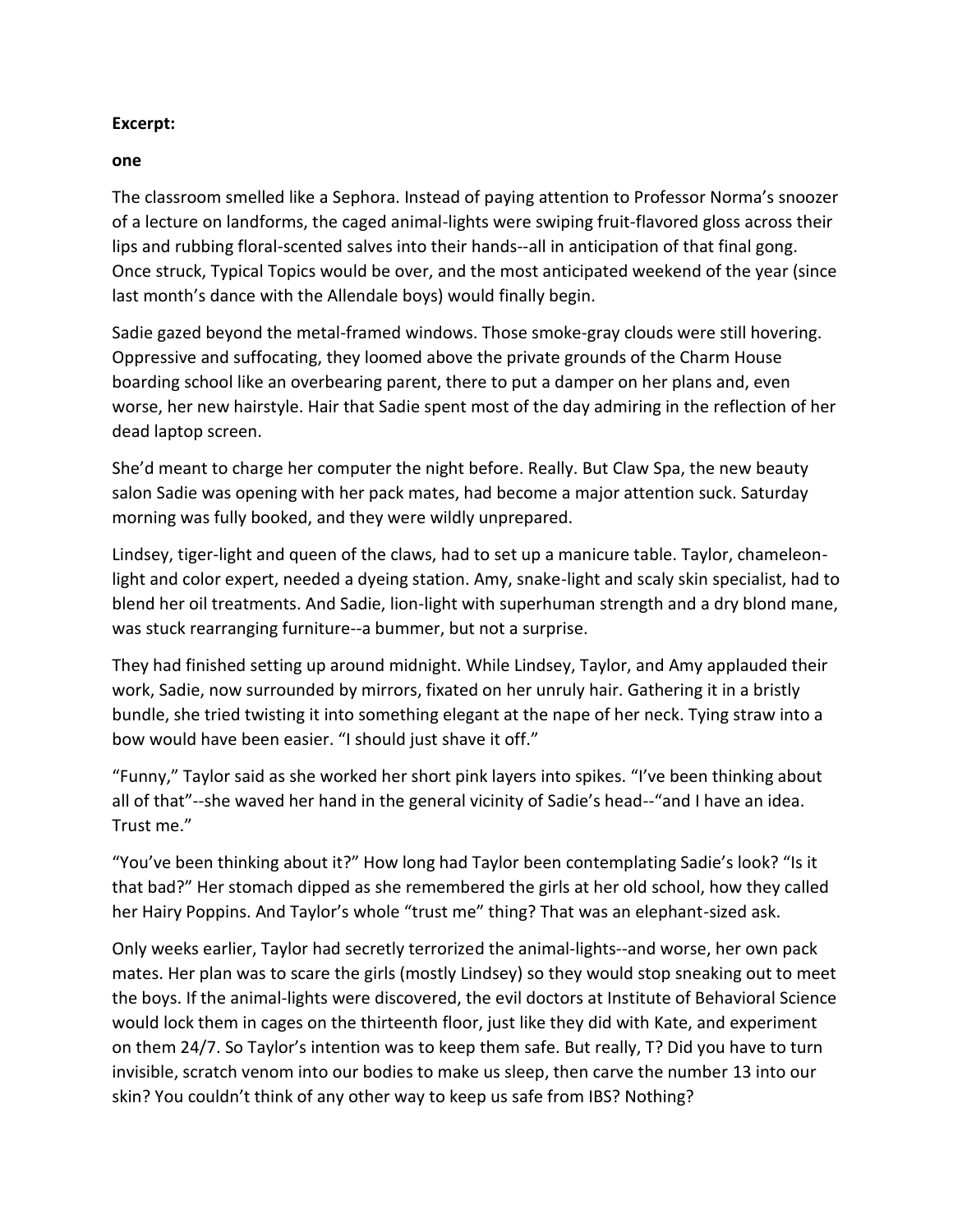Apparently, she couldn't. And technically, that was fine. Taylor meant well and the Pack forgave her. But "trust"? Yeah, that was going to take a while.

"Sadie, I'm not saying your frizzy vibe is brutal," she continued. "I'm just--"

"Then I'll say it," Lindsey interrupted, her emerald-green eyes fierce and focused. "Sadie Lady, we love you, but your frizzy vibe is brutal."

"Brutal is a little harsh," Amy said. "Brittle is more appropriate." Her sympathetic smile revealed one fang on either side of her mouth. "Why don't I heat some orange and clove oil and--"

"We can give you a mane-over!" Taylor bellowed.

"Purrrfect," Lindsey said. "I'll do her claws!"

Two hours later, Sadie was running the sharp points of her gold nails through flat-ironed, deepconditioned blond hair that faded to black.

"Wow, you look sixteen!" Amy gushed.

"Yeah, the ombré technique is a total mane-changer," Taylor said. "And the dark tips hide your split ends."

"You actually look pretty!" Lindsey added.

"Actually?"

"Not that you didn't look pretty before. You did. On the inside. But now you're pretty on the outside, too."

Sadie was too excited about her mane-over to be offended. Before heading to bed, Taylor gave her a bottle of dry shampoo and strict instructions not to get her hair wet or it would frizz again. Which was why Sadie was currently admiring her reflection in a dead laptop screen and praying the rain away instead of listening to--

"Miss Samson!" Professor Norma shouted, or maybe it just sounded like a shout because of Sadie's extra-sensitive hearing. "Are you paying attention?"

Chairs creaked as everyone turned.

"Uh . . ." Sadie's cheeks warmed. "You were talking about animal migration."

"Correct. I was talking about animal migration. Twenty minutes ago . . ."

The hyena-lights giggled. Jealous of the Pack's popularity, they feasted on their misfortunes.

"Now I'm asking our Charm Club leaders for status reports, and since you're one of those leaders, why don't you update us on your progress."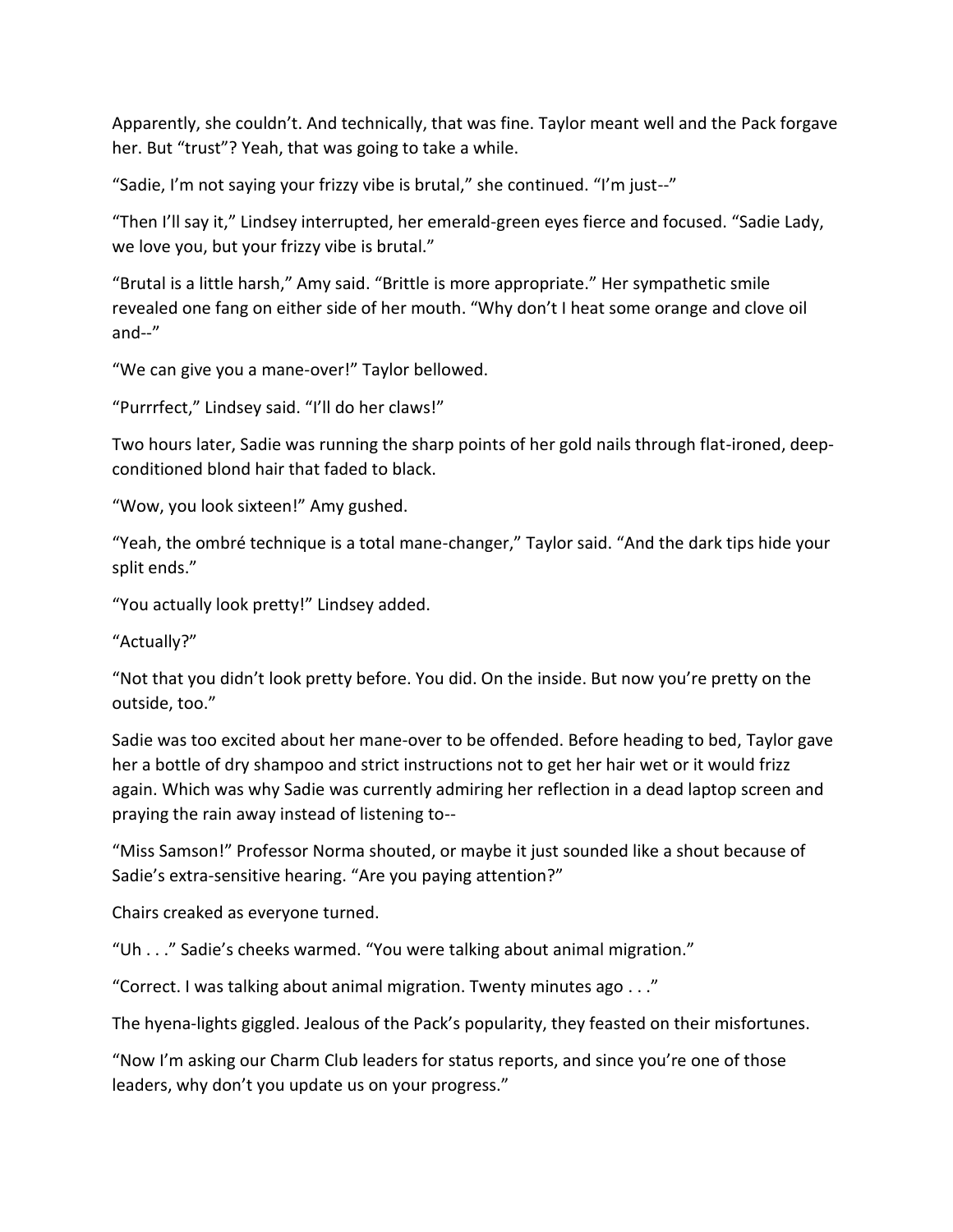Lindsey, Taylor, and Amy glared at Sadie, silently reminding her not to divulge their secret. As if she needed a reminder. The Charm Club project was worth 50 percent of their Typical Topics grade. And with her slipping GPA, Sadie was counting on a high score to bring up her average. If word got out that their club, the Claw Spa, was charging for treatments, they'd fail. Granted, the Pack wasn't asking for money. Just that customers cover the Pack's chores and hand over their desserts whenever asked. This seemed like a reasonable request, considering Claw Spa was the only club providing an essential service. But try telling that to a professor preaching a free-flowing exchange of ideas and teamwork.

"Our progress?" Sadie lowered the screen on her laptop. "Um, last night we set up the spa in our dorm rooms, and it opens tomorrow. That's about it."

Professor Norma lowered her glasses, which were attached to a beaded string that held them around her neck, against her navy cardigan. Her small features were tight, and her makeup-free skin was the color of Silly Putty. She was probably a terrible joke-teller. "Can you share your most positive experience so far?"

Sadie reached for the glossy tips of her hair and sat up a little taller. "Um, the Allendale football game is tomorrow night, and Family Day is Sunday, so we're booked solid, which is cool."

"Sounds promising." The professor searched Sadie's eyes like hiding places. "And your most challenging experience?"

"Fitting everyone in, I guess. Demand is pretty high."

"Well, you are offering a free service."

"Free?" Val yipped. "Ha!" She and the other hyena-lights had started a comedy club named Cackle. Ever since Professor Norma had said she thought the name was clever (cackle is the sound of a laugh, and it's also the name for a group of hyenas), Val had been incredibly cocky.

Professor Norma folded her arms across her dangling glasses. "Is there a problem?"

"Only if you think doing someone else's chores is a--"

Lindsey growled softly.

"Chores?" Professor Norma's thin eyebrows arched.

Lindsey glowered at Val and whispered, "Watch it, hy-e-nerd," knowing that Professor Norma couldn't hear her.

"Val, are you suggesting that--"

"Nope. All good. I was just workshopping one of my jokes for the Family Day showcase. I guess it needs more work. Sorry about that."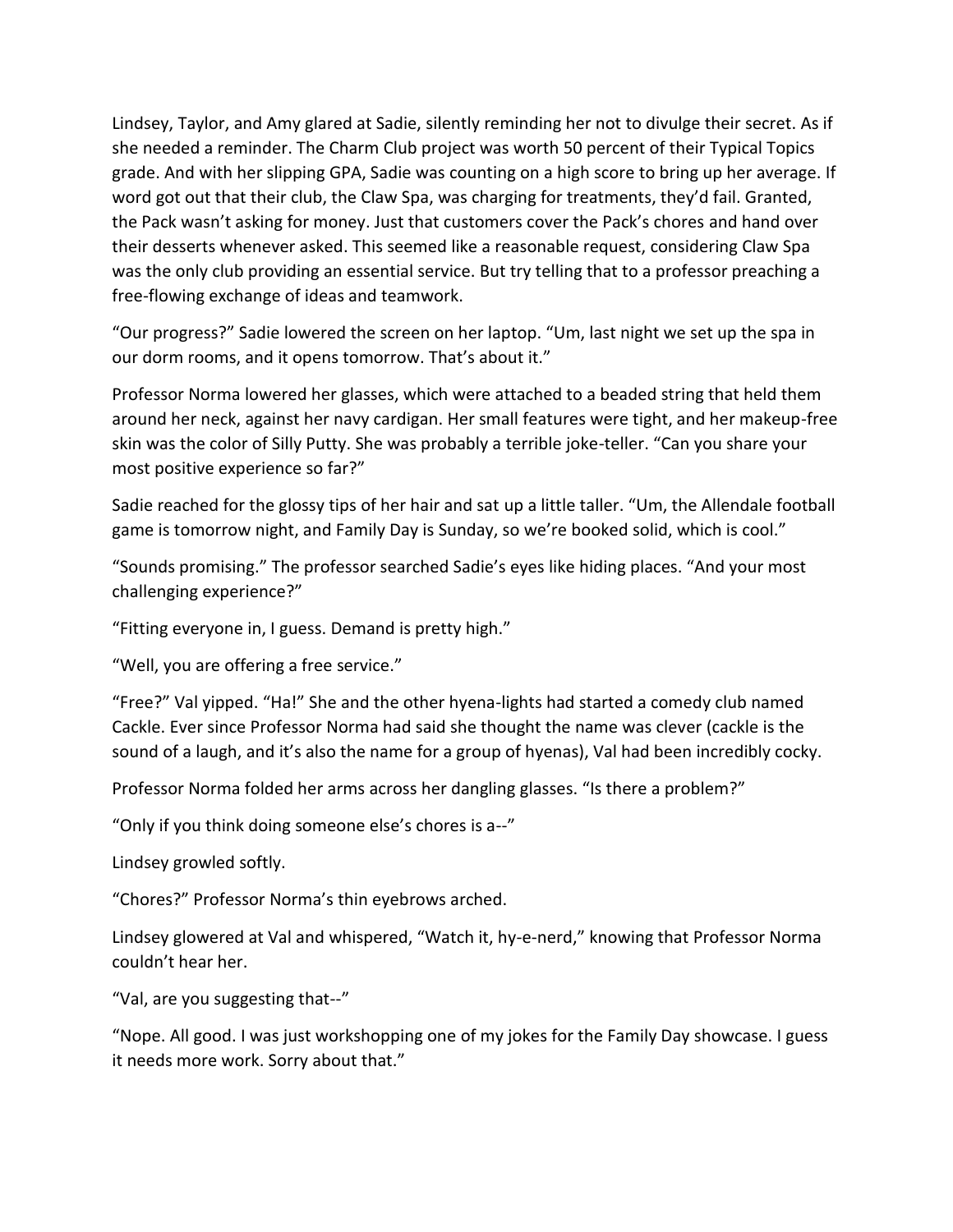Unlike the other teachers at Charm House, Professor "Normal" did not have an animal-light, so quiet whispers often went undetected. Sadie often wondered why Headmistress Flora had hired a Typical in the first place. Yes, she taught Typical Topics, so that part made sense, but still. The whole point of Charm House was to protect its students from the outside world. A world in which researchers from the Institute of Behavioral Science hunted animal-lights and imprisoned them on the thirteenth floor of their creepy building, where they experimented on their prisoners and would continue to do so until the source of their animal powers was uncovered. Professor Norma's daughter was a light, which was why everyone trusted her. But what kind of light? And where was this daughter? Was she with Kate--Amy's old roommate, who had been captured by IBS the week before Sadie arrived? No one seemed to know.

"Who else will be presenting their club during the Family Day showcase?" the professor asked.

Before anyone could answer, the gong rang. The weekend had officially started, and the students began clearing out.

"Miss Samson, may I have a few words?"

"Of course." Smiling, Sadie made her way to the front of the room, anticipating another compliment. All her other teachers had had something positive to say about her hair, and every student (except the hyena-lights, of course) had booked a spa appointment, hoping for a similar look. If Professor Normal's few words were flattering, she could have as many as she wanted.

"I've noticed a change in you lately," she said once Sadie approached her desk.

"I elevated my style."

Professor Normal glanced at Sadie's black tips. "I see that."

An awkward silence filled the space between them. A space that no longer smelled like fruity gloss and floral salves. Just tension.

"Any chance of you elevating your grades?"

"My grades?" Was that was this was about? Because come on. For the first time, Sadie had best friends, regular friends, and a crush on an Allendale boy who liked her back. As the only lionlight at Charm House, she no longer feared mean girls; they feared her. She was CEO of Claw Spa. Boss-lady of the jungle. Leader of the Pack. Yes, socializing had been cutting into her study time lately. But she'd bounce back. Good grades had always come easy to her. But BFFs? Not as much.

"I'm concerned," Professor Normal said with a coffee-scented sigh. "The other teachers are, too."

"Don't worry. I'm a cat. We always land on our feet."

"Do you think your parents will feel the same way?"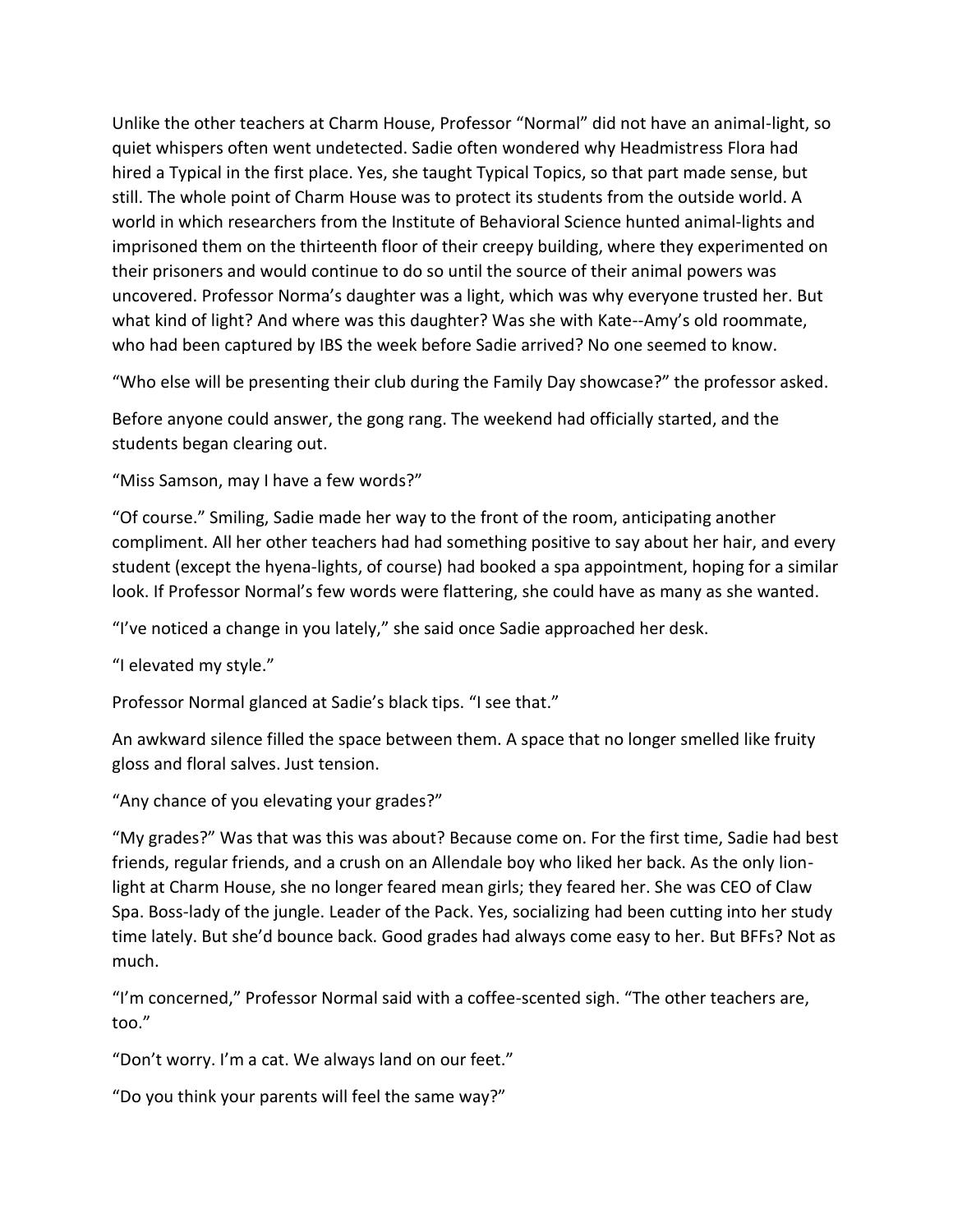"I do," Sadie said, sure of it. Her parents always wanted her to branch out and make friends. So yeah, they would feel the same way. How could they not?

## **two**

The Claw Spa opened its dorm-room doors immediately after breakfast, and now Sadie's baconfree belly was shouting, Time for lunch! Had it been five hours already? She chased her hunger with cucumber-infused water, then greeted her next customer.

"Welcome to Claw Spa," she said to Sondra, a petite rat-light with chin zits and oily brown hair. "Checking in?"

Sondra nodded, brows raised, smile wide. Like a caterpillar on the verge of metamorphosis, she, and the dozens who checked in before her, wanted a beauty transformation, just like Sadie's. "I'm getting ombré hair with Taylor and an oil treatment with Amy."

"Same," said her friend Kara--a dingo-light with deep-set brown eyes and sharp, uneven teeth. "Can you see if Lindsey has time to do my nails?"

Sadie checked her spreadsheet. "I can squeeze you in with Lindsey if Sondra skips her treatment with Amy."

Did it make sense? No. Amy's schedule had nothing to do with Lindsey's. But someone had to stop Sondra from getting an oil treatment, or her already greasy hair would look wet.

"What do you say?" Sadie asked, desperate to speed things up. The check-in line was snaking into the hallway, and the reception area was standing room only. The beds, which Sadie converted into couches thanks to some creative pillow placement, were taken. Same with the four chairs she positioned under Amy's heat lamp. Who knew the hot orange light, meant for warming cold-blooded reptiles, could cut nail-polish drying time in half? Lindsey, that's who.

Sondra approved the change, and Kara thanked her with a suffocating hug.

"Once you agree to the terms, you'll be all set." Sadie folded a piece of paper and slid it across her desk. It read: Kara and Sondra do our laundry Monday, November 8. Then she handed them a pen. "Your signatures, please."

They scribbled their names without hesitation, and Sadie filed the paper away in her desk drawer. "Next!"

Rachel stepped forward. An energetic monkey-light with a nasty nail-biting habit and the swollen cuticles to prove it. "One manicure, please."